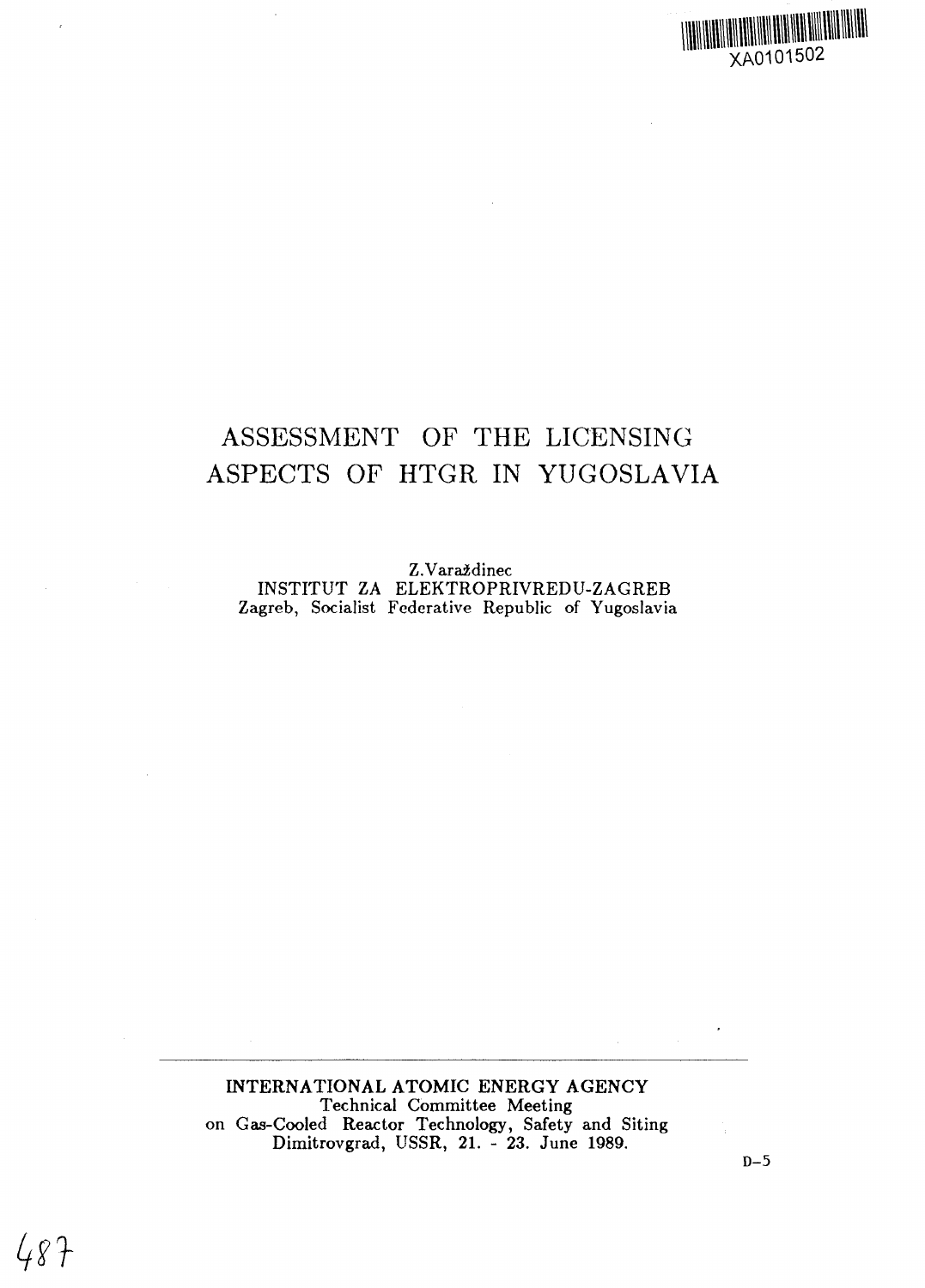#### **Abstract**

This paper deals not only with the licensing procedure in Yugoslavia, but also reflects the Utility/Owner approach to the assessment of the licensability of the HTGR during the site selection process and especially during bid evaluation process. Besides the description of the existing procedure which was implemented on licensing of LWR program, the assessment of some licensing aspects of HTGR has been presented to describe possible implementation on licensing procedure.

## **Contents**

- **1. Introduction and background**
- **2. Nuclear licensing procedure in Yugoslavia**
- **3. Applicable Codes and Guides for HTGR**
- **4. Licensing during bid evaluation process from Utility/Owner**
- 
- 
- **7. References**

488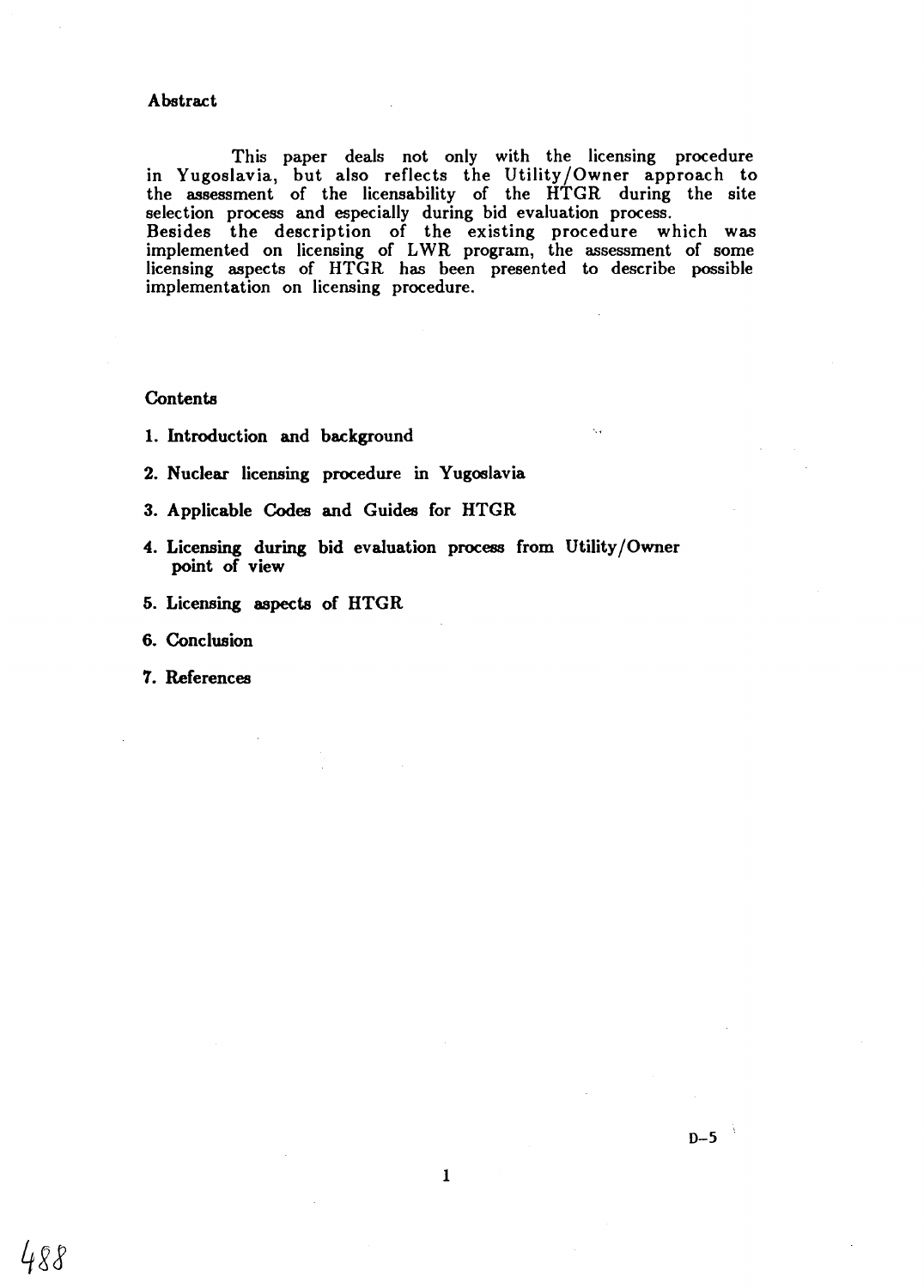## 1. Introduction and background

The "Institut za elektroprivredu" (IE) was founded in 1953. as an organization for research and development in electric power industry and electric power generation and supply. The IE carries out research related to energy problems and works on practical technical problems of electrical power plants and their equipment. IE covers different areas of planning, construction and operation of power plants and energy distribution network.

The activities of IE in energy field are mainly oriented towards planning of the development of the complex energy system of Yugoslavia as a whole, republics and regions. For the performance of above mentioned activities the IE avails with improved modern methods for: - energy supply grid analysis and demand forecast, - determination of optimum energy structure, modeling of energy and cash flows.

In the field of forecasting of electric energy consumption IE has mainly performed projections of energy needs for the Electric Utility of Croatia (ZEOH) and for the electric energy system of Yugoslavia. Since the very beginning IE has been engaged in the resolution of problems connected with energy supply and in particular electric energy supply of the country. In the field of planning, construction and operation of the thermal power plants IE is particularly active in the following fields: energy supply in urban areas, - planning, design and construction of thermal power plants in the electric energy system, - site selection & environmental impact studies and investigations of conventional and nuclear power plants.

IE has been also engaged in the studies for optimization of production capacities and transmission networks. This has resulted in improvement of existing and development of new methods for research and gained experiences qualify the IE to perform the Nuclear power plant construction planning.

In the area of environmental studies IE is actively engaged in coordination of environmental studies for all planned NPP in SR of Croatia. Several programs supported by IAEA are carried out by IE related to the risk-benefit analysis and comparison between conventional and nuclear power plants.

## 2. Nuclear licensing procedure in Yugoslavia

According to the current practice in licensing process it can be assumed that the procedure for obtaining the license involves the the following :

- 1. Including the NPP in general urban plan
- 2. Site permit
- 3. Construction permit
- 4. Operating License
- as it is schematically shown in fig.l.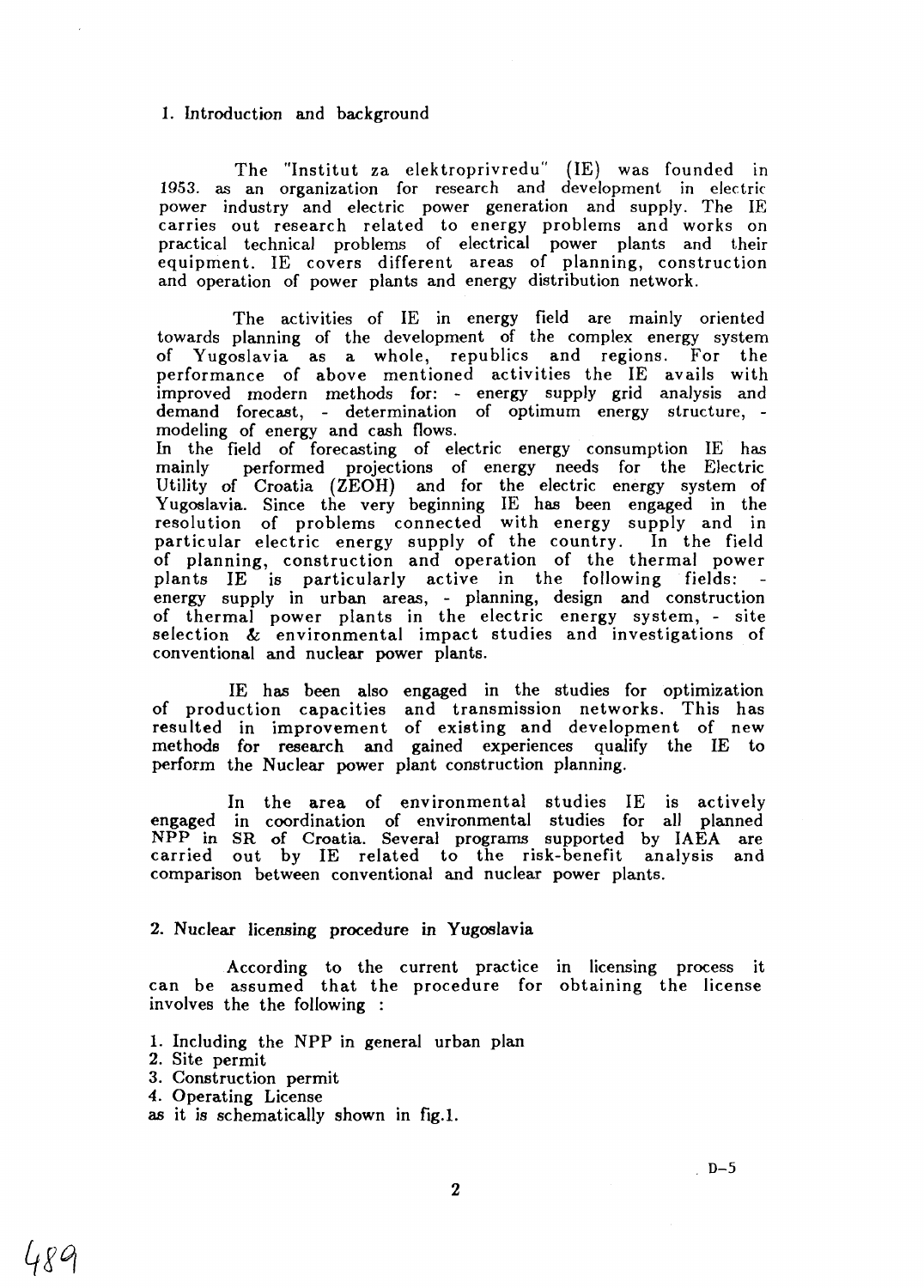The early phase of licensing procedure is inclusive of the nuclear power plant site in The General Regional Plan of the State. This is the responsibility of the State Commission of the Civil construction ,Urban planning and Environmental protection as a State Licensing Authority.

The Applicant for the nuclear license applies to the State Licensing Authority of the state where the plant will be located. After reviewing the documentation of the all site investigation, in standardized format, according to the requirements of Regulations, Preliminary Site Report is prepared and submitted with requirement for including the facility into The General Regional Plan. This phase consists of discussion with the local authorities which includes public hearing and possible additional local requirements to the Applicant. After reviewing, the documentation is submitted to the State Parliament, for the approval to include the facility and its site into the General Regional Plan.

The process of issuing the site permit is performed on specific Federal regulations which includes study work relevant for site verification from the nuclear safety aspects. Format of proposed documentation is standardized, mainly on U.S. NRC RG 1.70 and IAEA recommendations. During the licensing procedure The State Licensing Authority uses outside technical experts and technical experts agencies for reviewing and advising on reactor safety, generic safety issues and radiological protection. This corresponds, for example, to U.S. Advisory Committee on Reactor Safeguards. The procedure for issuing the construction permit is under responsibility of State Commission of the Civil construction, Urban planning and Environmental protection, and issuing of the operational license is under responsibility of State Commission for Industry, Energy and Mining, which also provides supervision of the plants in operation.

However, the Federal Government has the responsibility and authority under Nuclear Law to ensure state compliance with the law and to coordinate the activities of the other federal states to obtain consistency.

## 2.1 Preparatory phase of nuclear power plant planning performed by Utility/Owner

The preparatory phase of the Nuclear power construction planning consists of the following activities, which are based on practice of Utility in Socialist Republic of Croatia , and mainly carried out by IE:

#### A - Planning of Nuclear Power Plant Construction

- optimization of the long-term energy strategy with forecast of energy consumption and determination of optimal energy sources and source distribution study for any region or a complex urban structure

-The Feasibility Study Report for implementation of nuclear power plants in electric generation system of any given region, choice

3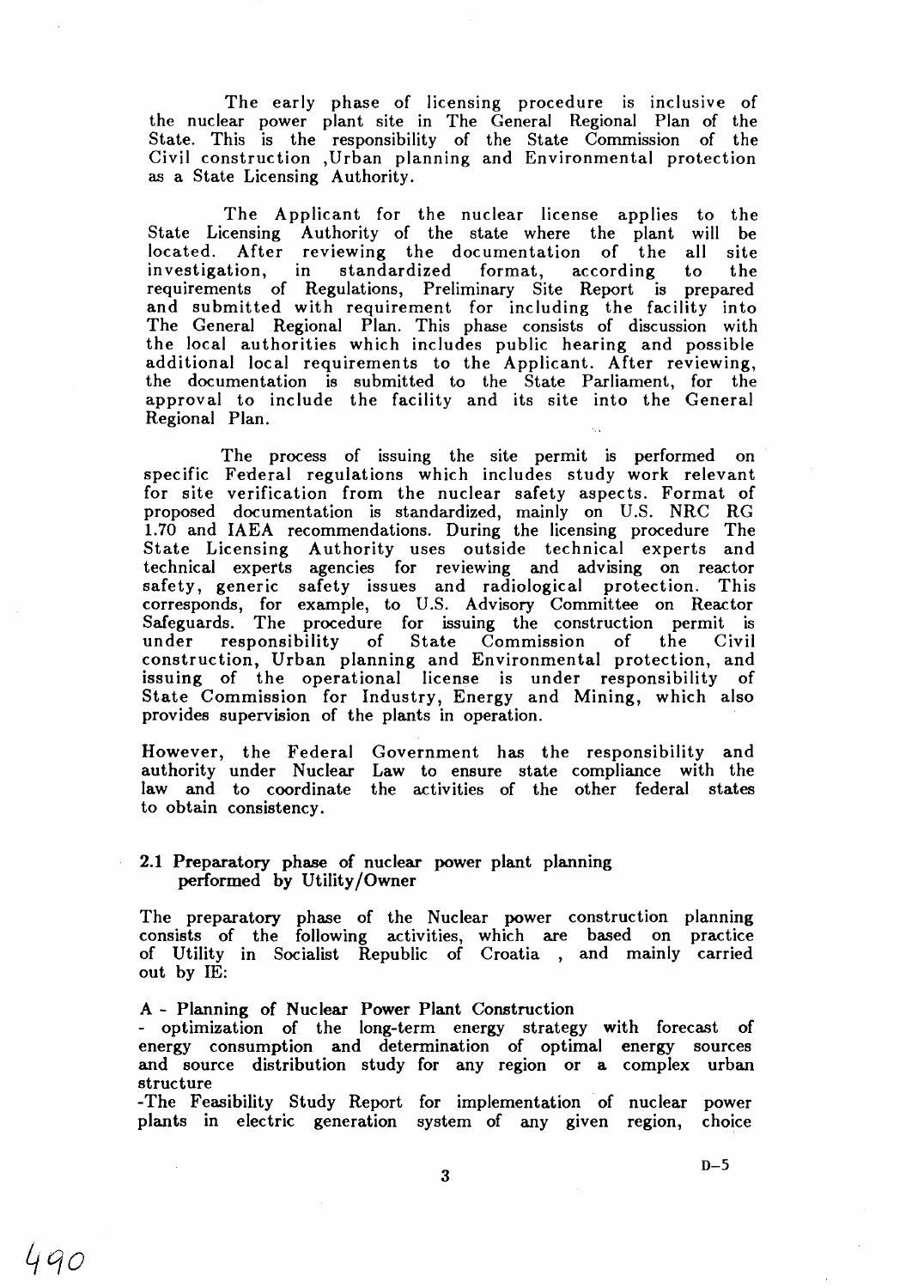of unit size, technical aspects analysis, nuclear cost estimates, generation costs, total costs estimates and comparison of alternative sources, financial review, project development, domestic participation

-optimization and development of complex centralized district heating systems using nuclear or conventional power sources

B - Nuclear Power Plant Site Selection and Environmental Studies One of the earliest stages of a NPP construction planning is site selection study with respect to:

- characteristics of the site influencing a NPP design i.e.:<br>seismic characteristics, extreme meteorological characteristics, seismic characteristics, extreme meteorological flooding probability, external man induced effects etc.

-characteristics determining the impact of a nuclear power plant on its environment atmospheric characteristics etc. (This study work results with Environmental Report of standardized format according to Yugoslav regulations, mainly based on U.S. documents, USNRC Reg.guide 4.2, USNRC NUREG-0555 and IAEA recommendation.)

-other characteristics of site having impact on design of a nuclear power plant, its economic basis or effects on the environment.

Site selection for nuclear power plants is performed in three phases:

1-NPP oriented Site Survey for any region. Based on the defined elimination criteria with included safety, economical and ecological aspects a number of potential microlocations is determined. Definition and collection of early site data.

2-Site Qualification process with evaluation of several potential<br>microlocations. Establishment of standard report form for microlocations. Establishment of standard report form geological, seismological, hydrological, meteorological and population data ,to be used throughout the site approval process.

3-Site Confirmation process with collection of all necessary data to obtain a site permit for preparing the construction of a nuclear power plant. Detailed field investigation and analysis to assess all of the site characteristics and their influence on the design basis for a NPP. Determination of detailed environmental impact in the phase of site selection.

C - Optimization and Selection of Technical Characateristics and Parameters for NPP Equipment and Fuel Cycle This phase is performed before preparation of Bid invitation documentation in order to assess the technical characteristics and parameters of NPP components of different type.

During this phase particular attention is given to various types of nuclear power plants in order to assess their differences in technical characteristics and parameters, which will be used for preparation of Bid Invitation Specification.

 $\boldsymbol{4}$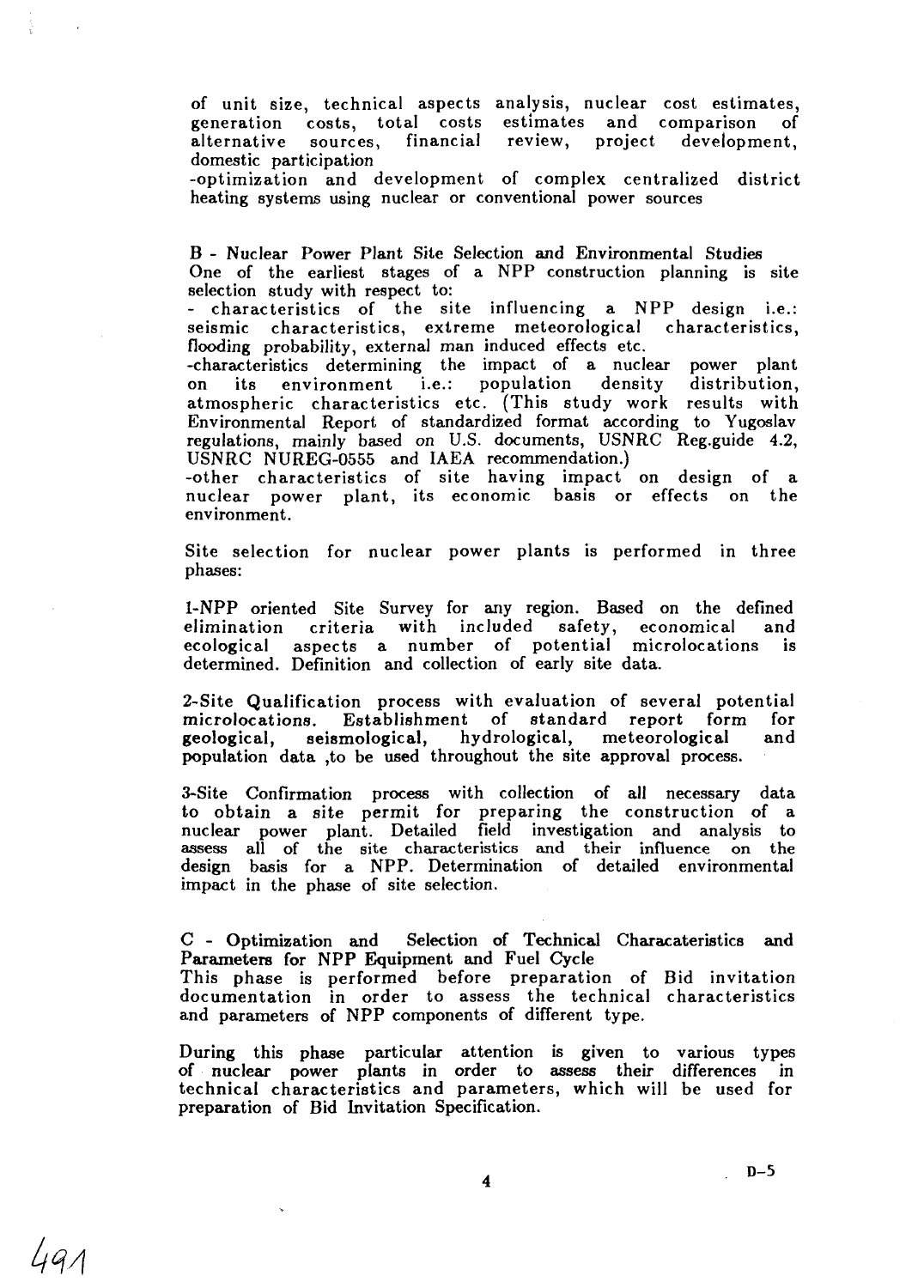D - Preparation of bid invitation documentation and bid evaluation

This phase includes preparation of Bid Invitation Documentation for construction of a NPP with various contracting combinations such as turn key or split package. Specific requirements of the site , requirements of the respective Regulatory body, as well as the requirements and specific conditions of the electric Utility/owner are incorporated in Bid Invitation Documentation.

There is a great interest of domestic industry for participation with a foreign partner in NPP construction and production of components, and according to the prior experience on NPP Krško and up to date studies of potential capabilities of domestic industry it can be approx. 70 *%* (estimated for PWRs NPP).

## 2.2 Applicable Codes and Guides for HTGR

All domestic regulations that apply to that type are valid. It is also expected that the regulations of the Supplier's country will be partly adopted, considering the requirement that offered design must be licensed in Supplier's country. Also valid would be IAEA , Design for safety of Nuclear Power Plants, A Code of Practice, Vienna, 1978., which can be applied to HTGRs without greater difficulties.

It may be pointed out that Yugoslav nuclear regulations are based on IAEA-ICRP recommendations and U.S. regulations with regard to NPP Krško, except that they are particularly somewhat stricter. This particularly applies to 10CFR20.

The design criteria and the technical codes must be supplemented with regard to the requirements of HTGRs. Efforts in this direction and experience in the application of the relevant codes to HTGRs , which are mostly prepared for Light Water Reactors,have to be adopted mainly from the countries which have already licensed HTGRs. It can be concluded that the design criteria and technical codes can mainly be applied on HTGR.

#### 2.3 Licensing documentation

492,

According to the Yugoslav Atomic Law, licensing comprises following main steps - documents :

- Site selection and Environmental studies Site permit<br>- Construction of the NPP Construction Permit
- Construction of the NPP<br>- Construction Permit<br>- Commissioning and Operating of NPP<br>- Operating License
- Commissioning and Operating of NPP<br>- Decommissioning
- Decommissioning License

Documentation is prepared to serve as an overview of all site investigations performed in accordance with Standard format for Environmental Impact Study.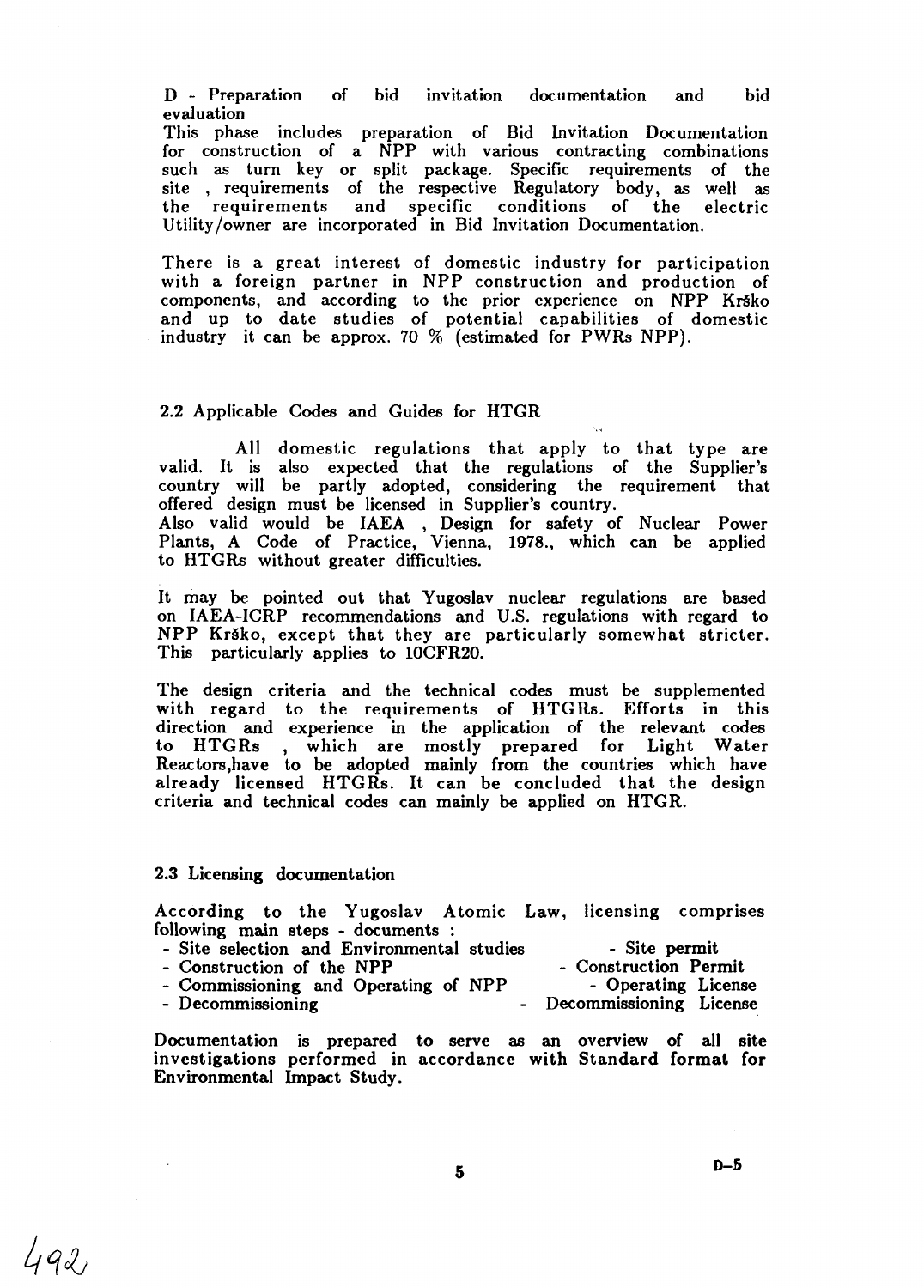The volume of investigations is based on regulations taken . over from the recommendations of IAEA and mostly U.S. ( 10CFR100 and Reg.guide 1.4). This is the case mainly due to fact that our first NPP is PWR - 632 MW ( Westinghouse design).

One of the basic assumptions for a quality licensing process is establishing a good communication between the Utility and Regulatory body. This can be ensured through careful preparation of materials needed in the licensing procedure in standard format. The basis for determining the format was U.S. regulation as follows: -USNRC Reg.Guide 1.70:Standard format content of safety analysis report for NPPs, rev.3,1978. ,- USNRC Reg.Guide 4.2:Preparation of environmental reports for NPPs,Rev.2, 1976. ,- USNRC,NUREG75/087:Standard review plan for the review of safety analysis reports for NPPs, LWR, edition 1975. , - USNRC,NUREG-0555:Environmental standard review plans for the environmental review of construction permit applications for NPPs, 1979.

Also in use IAEA No.50-SG-G2: Information to be submitted in support of licensing applications for nuclear power plants,1979., which is suitable even it is not very precisely elaborated. On the basis of the aforementioned documents, the Standard Format for the Environmental Impact Study (Rev.l, 1985.) was proposed by IE and approved by the State Licensing Authority.

In the case of NPP Krško, U.S. regulations were used throughout and the documentation was elaborated and reviewed according to current standard format available in U.S.A. at that time, which resulted in submittal of Preliminary Safety Report and Final Safety Analysis Report.

One of the main differences from U.S. licensing procedure is that we have requirement for issuing the Site permit which as a formal document does not exist in U.S.

## **3. Licensing during bid evaluation** process **from** Utility/Owner **point of view**

Starting off with the fact that the licensing is the responsibility of the Utility/Owner, in the BID evaluation stage the special criterion is the assessment of licensability of the offered designs. In this, the basic assumptions are that the plant must be Iicensable in the country of the reference plant, and that the plant must be licensed in Yugoslavia.

Assessment of the licensability for the nuclear power plant from the BID consists of evaluating the following licensing aspects:

- licensing assistance as bidder s contribution to prepare licensing documents

- licensability

 $\mathcal{F}=\mathcal{F}_{\mathbf{r},\mathbf{r}}$ 

- $codes, standards$  & regulations
- inputs to PSAR,FSAR,Environmental Report

 $\hat{g}^{\dagger} = -\hat{g}^{\dagger} + \hat{g}^{\dagger}$ 

- accident analysis
- unresolved safety issues
- The Reference plant

**6**

 $\epsilon \ll 1$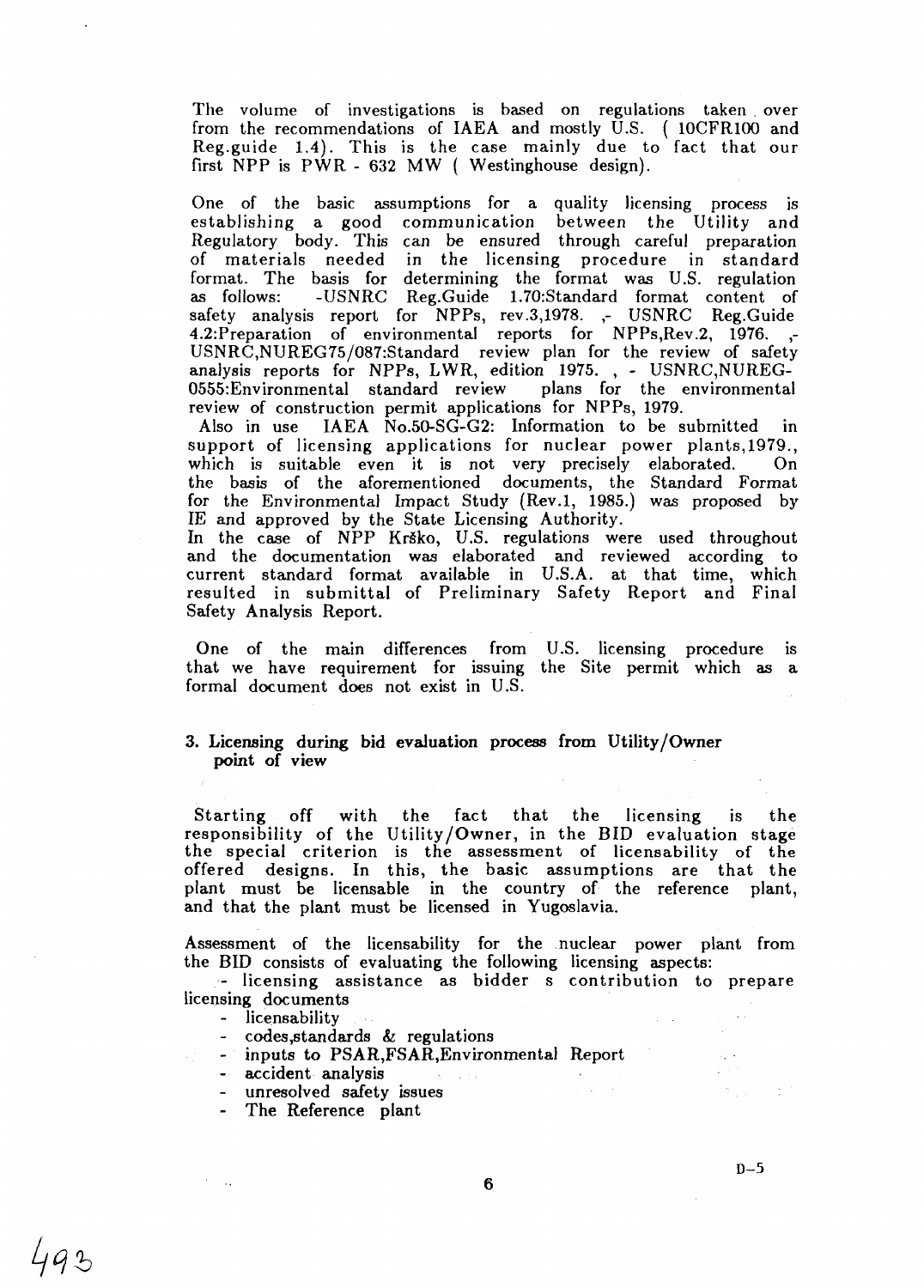During the bid evaluation phase *of* the licensing aspects it is particularly important to devote attention, analyze and assess Supplier's approach related to:

-licensing documents (PSAR,FSAR)

-analysis of the safety report contents

responsibilities for the development of safety reports<br>-evaluation of

evaluation of the type of safety analysis and<br>be furnished by the bidder for the PSAR studies to be furnished by the bidder for the PSAR<br>and FSAR (safety classification of structures, systems and (safety classification of structures, systems and components in relation to their safety function,safety concept application,plant operating conditions ;normal-abnormal-accident,<br>safeguard system design capabilities, deviations from the capabilities, deviations from the Reference Plant that can affect plant safety, shielding design,ALARA design)

-Number of revisions for safety report documentation included in the scope

-Supplier's responsibilities in preparing answers to questionnaires from licensing Authorities

-Planning and scheduling proposed by Supplier to develop his licensing scope of services

Approach with the Reference plant for licensing has advantages , for example the offered design refers to the specific plant as a pattern for defining safety criteria, but on the other hand with such approach there is a problem because of interface problems with different sites characteristics. In this light the Reference design as a reference concept can offer: envelop of latest design of same generation, take advantages of all modern designs and is more flexible.

#### 4. Licensing aspects of HTGR

The basic requirement that is applied in our country is that the offered design of the power plant is not contrary to the IAEA regulations or Supplier's country regulations and that it is licensable in the Supplier's country. In the BID document the principle of the reference power plant would naturally be used.

In accordance with the established procedure in evaluation of potential sites for a NPP , where the evaluation was done for PWR, BWR and CANDU, HTGR would have the same treatment naturally taking into account the corresponding source term.

The effect and evaluation of the designed layout from the aspect of the seismic effects is one of the decisive factors in assessment of safety characteristics of a NPP, which could have a significant impact in the licensing process involving HTGR.

Furthermore , the collected data from HTGR power plants in operation would be used to assess the probability of accident occurrence according to models of probabilistic risk analysis. This ,however, requires a great deal of data concerning operation of commercial plants of HTGRs.

**D-5**

494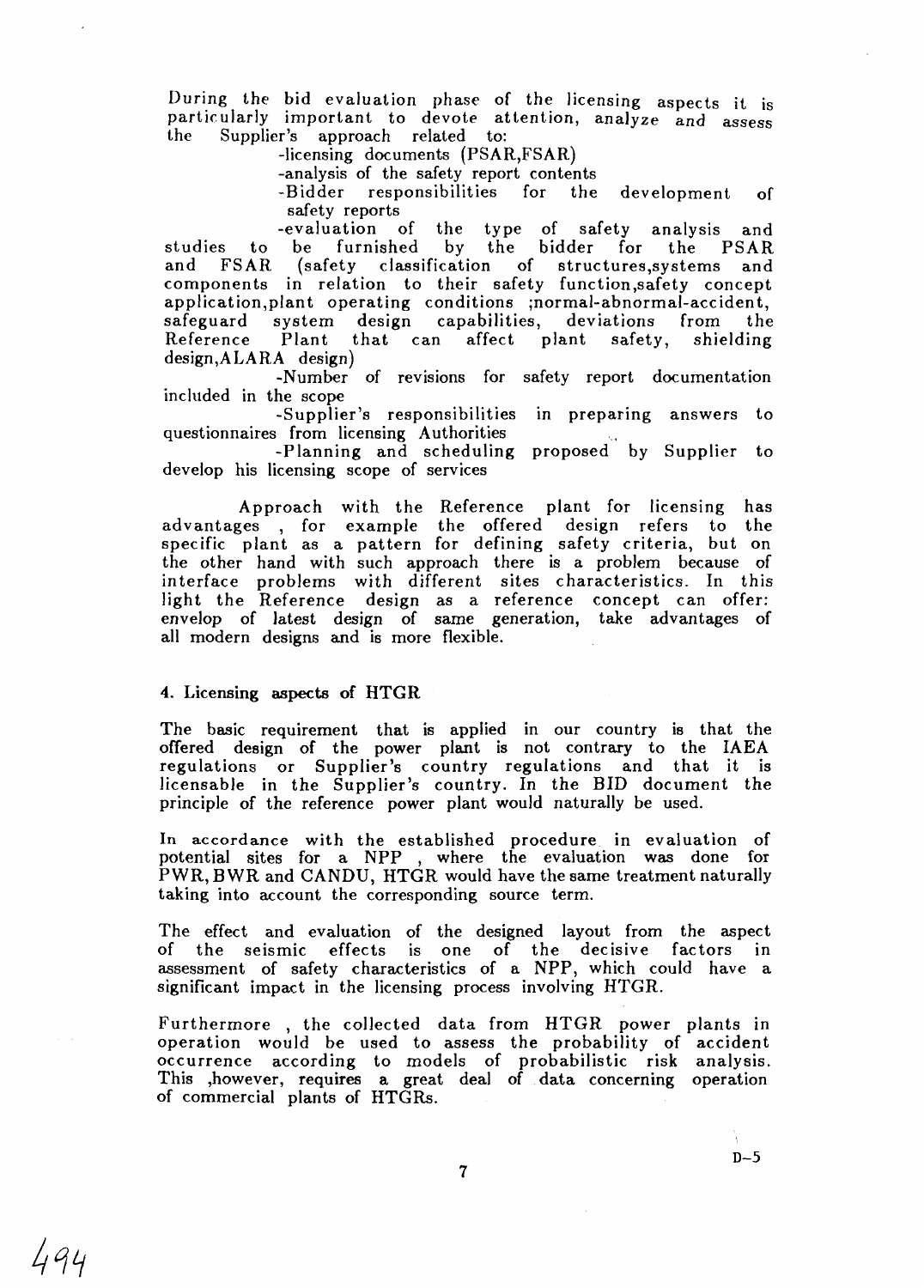Finally, the need for a complex safety analysis seems obligatory by means of which a detailed comparative analysis of advantages of HTGR type of power plant in relation to other alternative commercial power plants could be carried out.

As an example , the permitted radioactive releases to the environment defined by our regulations are considerably stricter than values prescribed in 10CFR20 and 10CFR50,App.I, and lower than IAEA ICRP Pub.30, making the data on releases stated in Ref.5 regarding MHTGR very interesting.

High degree of passive safety features and exclusion of any evacuation requirements for HTGR power plants, increases the number of potential sites and influences the utilization of existing ones, especially because of the standardization of reactor unit and conventional BOP with no requirements regarding safety related tasks.

If this is applied to MHTGR, assuming an acceptable approach of the Supplier judged according to other criteria, the conclusion is, that high level standardized design of NSSS offers many advantages from the aspect of licensing in relation to LWR.

## 5. Conclusion

HTGR represents a very interesting option particularly for developing countries and relatively developed industrialized countries, especially if it is considered that the status of already achieved quality standard , safety standard and degree of proveness of LWRs is the minimum requirement and scale for the HTGR layout.

The basic advantage of this second generation nuclear power system is remarkable for its safety characteristics which do not depend on active engineered safety features or human actions for safety of the public or the investor.

It can freely said that a high degree of licensability of HTGR exists in Yugoslavia. Here , it has also to be mentioned that by the Federal Regulation the construction of the NPPs in Yugoslavia is suspended for the time being. does not extend to research and progress in nuclear energy by the still interested electric utilities.

From the aspect of licensing it is believed that in case HTGR type is selected, promoted by the correct support of the Supplier, HTGR would successfully pass the licensing procedure. In any case this would cause certain moves to be made regarding the existing regulations.

The design criteria complying with the valid regulations regarding PWR should definitely be supplemented with regard to the requirements of criteria for HTGRs especially on HTGR design related to pre- and inservice inspections,the criteria for shutdown systems ,residual heat removal systems, reactor coolant boundary and reactor containment.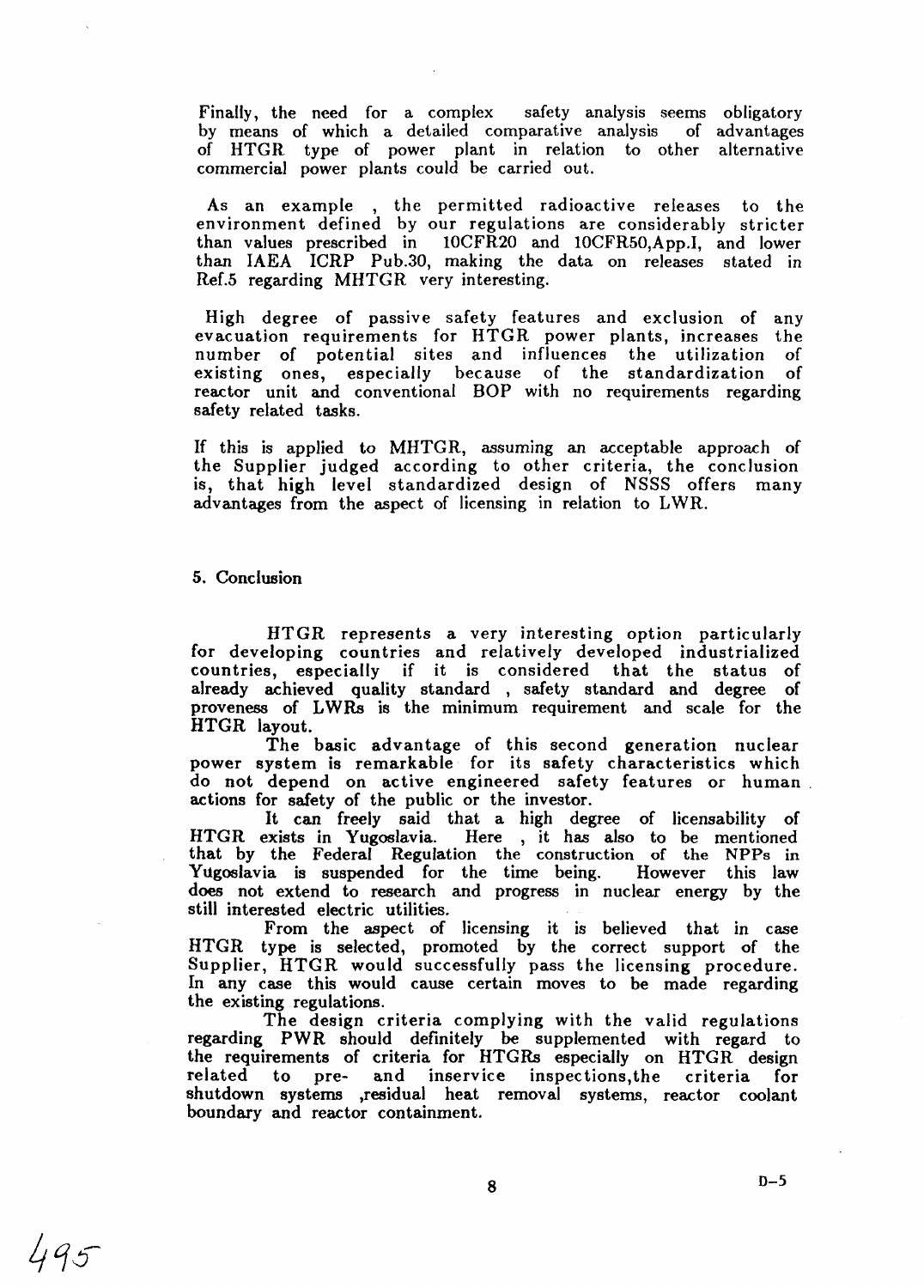- 8. References
- 1. Gas cooled reactor Associates, Modular HTGR Demonstration Project Definition Study, GCRA 86-010
- 2. Gas cooled reactor Associates,Utility user Requirements Document for the MHTGR Demonstration Project, GCRA 86-002.
- 3. A.J.Neylan,The Modular High-Temperature Gas-Cooled Reactor (MHTGR) GA Technologies Inc., Presentation at TCM IAEA, oct.1986.held in Juelich
- 4. N.Malba§a,D.Subasic, Usporedba regulative U.S. i evropskih zemalja iz podru£ja lociranja nuklearnih elektrana, Institut za elektroprivredu-Zagreb,1984.  $\hat{\lambda}_{\rm{tot}}$
- 5. A.J.Neylan,D.A.Dilling,J.M.Cardito, Environmental Aspects of MHTGR Operation, GA-A19439,General Atomics,San Diego,CA Sept.1988.
- 6. K.Hofmann, Comparison of regulatory aspects in different countries, Rheinisch-Westfaelischer TUV, Essen, 1986.